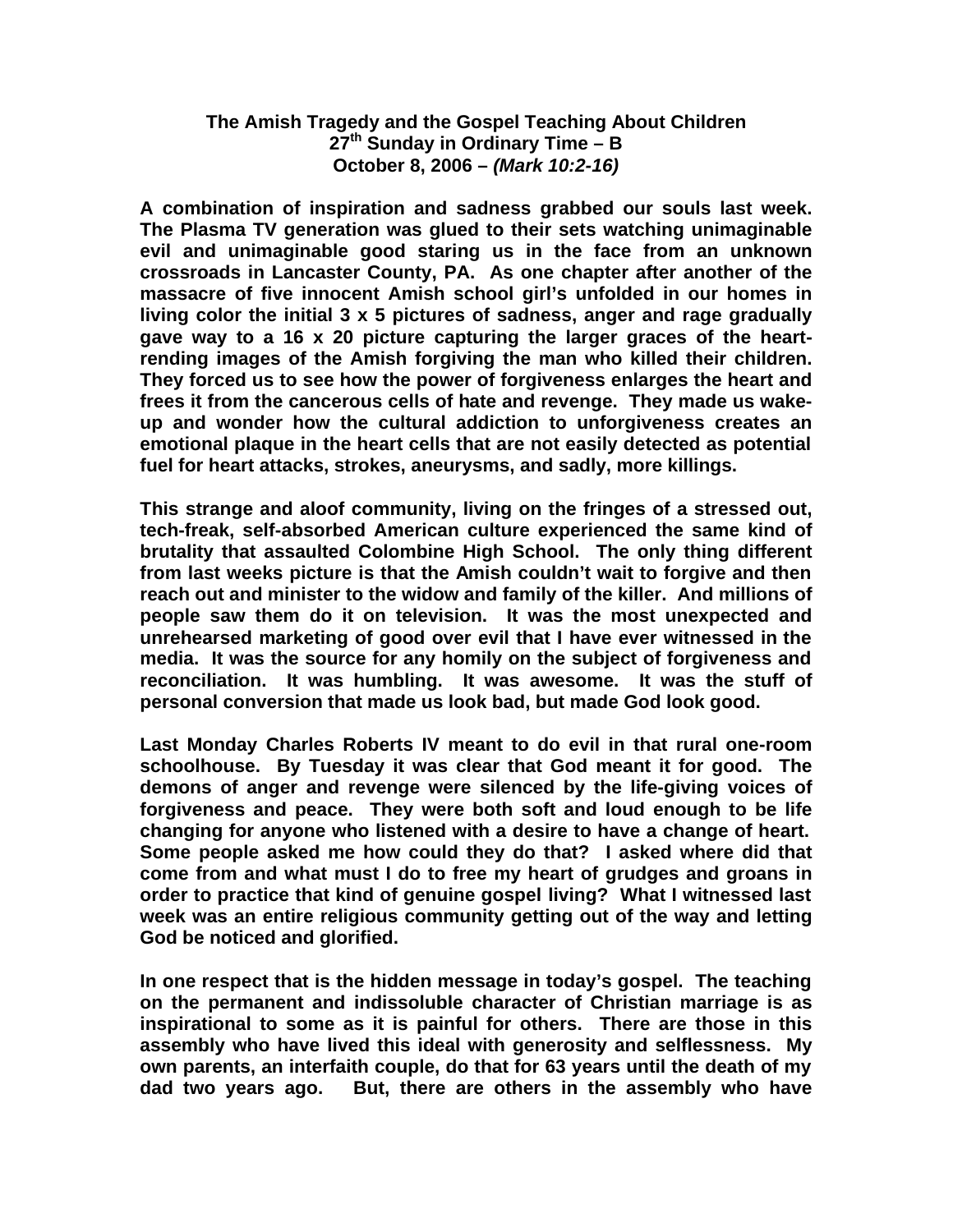**endured great suffering because that ideal could not be lived. Yet, there must always be room in our assemblies for honoring Hilary Belloc's definition of the Catholic Church: "here comes everybody."** 

**The Church continues to proclaim this teaching on marriage because it has no choice. Just like we have no choice but to proclaim non-violence even though our God revealed in Jesus Christ was the victim of a violent death. And we have no choice but to speak out against all threats to human life because we are only the creatures and not the creator. The teaching on marriage not only comes from Christ but its wisdom lends itself to building up the human family, the church and society. On the other hand, the church suffers with those who have found it impossible to live this commitment. Human weakness is the Creator's way of reminding us that we all fall short some time or other.** 

**In today's gospel it is the Pharisee's who fall short. The question about divorce is intended to trap Jesus. Their motives are sinister. Jesus' answer is intended to enlarge their hearts. By quoting from the Book of Genesis he wants to teach them that marriage is of God and we are not meant to interfere in God's business. But, the real and terrible truth is that we humans are programmed to interfere. We have DNA that sometimes kicks in when some close relationships get rocky or nasty. We take sides. We alienate. We scold. We control. We interfere. What we should be doing with those people is exactly what Jesus is challenging the Pharisees to do. Stay out of God's way and instead help couples believe that the three of them can work things out.** 

**Let me tell you how I worked through this issue in my own life as a priest. I have been ordained nearly 35 years. Twenty-five years ago I noticed that more than a few couples I married were divorcing after only a few years. I took notice that all my work was in marriage prep with no follow-through after the wedding. In the Fall of 1980 I decided to correct this.** 

**First, I began preaching boldly at weddings about how everyone's relationship with this couple changes after the wedding day. I encouraged people not to congratulate them. Rather say, "I believe in you as a couple made one in the Lord." Ones relationship with a couple whose identity has been changed by the sacrament of marriage means the script of interacting with them changes too. So, if the marriage becomes shaky and they turn to you for advice your line will always be, "I still believe in you as a couple made one in the Lord." This keeps a friend free from interfering in God's business and therefore can remind the couple that you have faith in them to make sure God is an active partner in finding a way to honor that part of their marriage vows where they promise to be true in good times and in bad times.**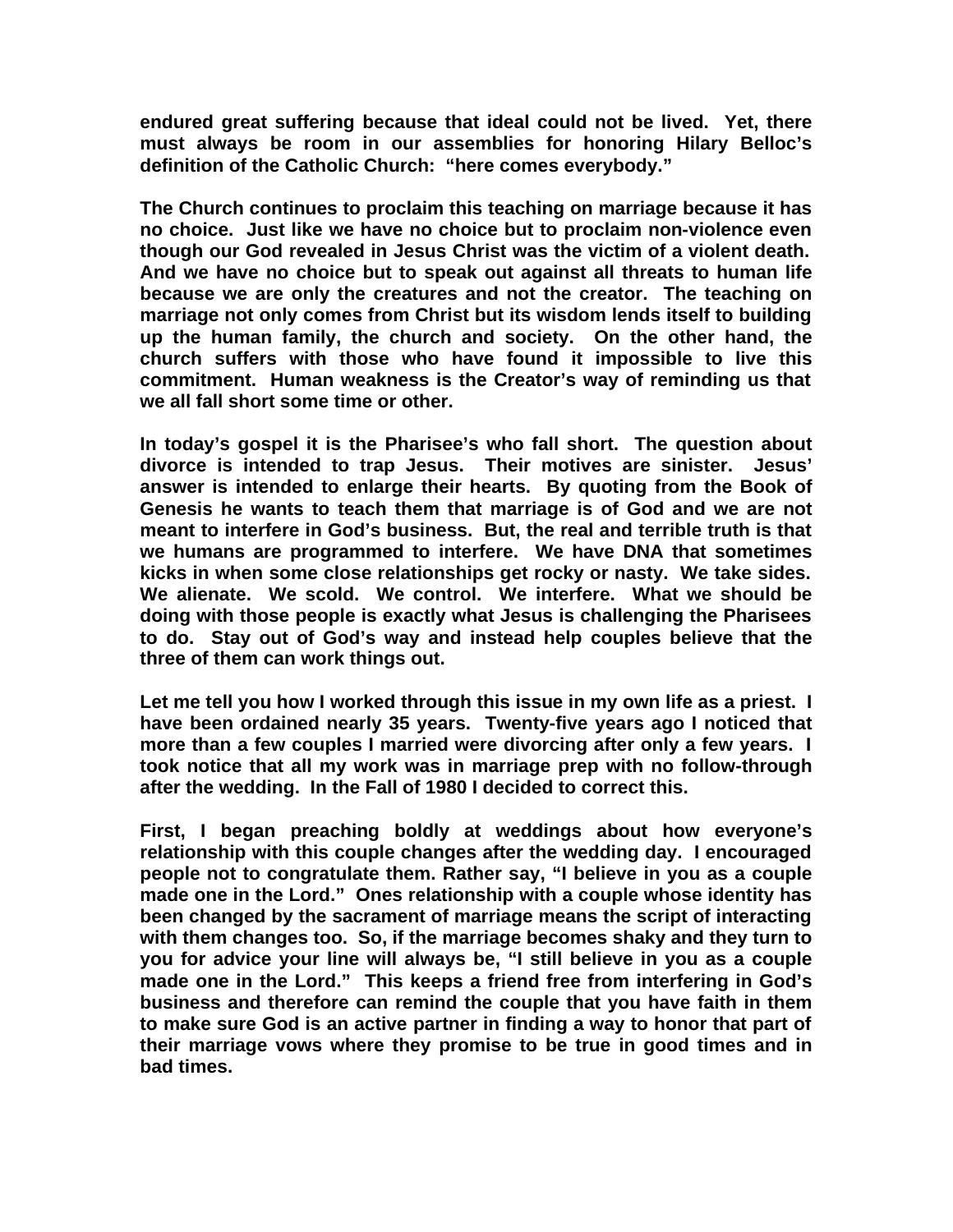**Second, I now make a public promise to send the couple a card every anniversary date with the simple message, "I still believe in you." And I invite all the people at the wedding to do the same. In fact, I turn it into a mantra and have everyone chant it.** 

**In the past 25 years I have married about 50 couples. Forty-five of them are still married. I have baptized some of their children and buried some of their spouses. I now see how my lived faith in them has helped them to have faith in each other. But, I have also stood beside a few couples that chose the path of divorce. One of them was my youngest brother. I did not interfere so that the path from pain to healing was of God and not of me. Taking the position of caring spectator is difficult in a culture intoxicated with taking sides and always bent on winning.**

**The antidote Jesus offers for that arrogant adult attitude is a child-like spirit. Children are capable of gaining or meriting nothing. Their innocence is so transparent that they take everything as gift.**

**A number of years ago two authors, Stuart Hample and Eric Marshall, edited a book entitled** *"Children's Letters to God."* **They convey how at ease children are when conversing with God. A little girl named Jane asks God,** *"Instead of letting people die or having to make new ones, why don't you keep the ones you got?"* **A little boy named Larry suggests to God,** *"Maybe Cain and Abel would not kill each other if they had their own rooms. It works with my brother."* **Finally, Mickey privately confides to God,** *"If you watch in church on Sunday, I will show you my new shoes."*  **I am sure the book was an inspiration for Bill Cosby's show a few years ago,** *"Kids say the smartest things."* **Last week a 13-year old Amish girl bravely said to a 32-year old killer,** *"Shoot me first."* **All I could think of was, "this is Good Friday on a sad Monday in October.**

**Those words helped me to believe that children say the smartest things. Like Jesus saying something wise and smart to the Pharisees in today's gospel, stretching their hearts beyond the narrowness of selfish motives, I believe children have something wise and smart to say about the virus of violence being unleashed in their schools today. Since Jesus valued them enough to use them as examples of mentoring unconverted adults, I challenge this parish to do the same. Learn to say to your children,** *"we believe in you"* **to discuss and write new programs in their school curriculums for tolerance, forgiveness, and non-violence. These are the only antidotes for reversing the out-of-control cycle of violence being witnessed in schools. It must begin here. This sacred place is a school of discipleship and last week the Amish reminded us what our Catholic saint Francis of Assisi so often told his followers, "***Go and preach the gospel and sometimes use words."* **The Amish spoke few words because their practicing forgiveness was a more powerful medium.**